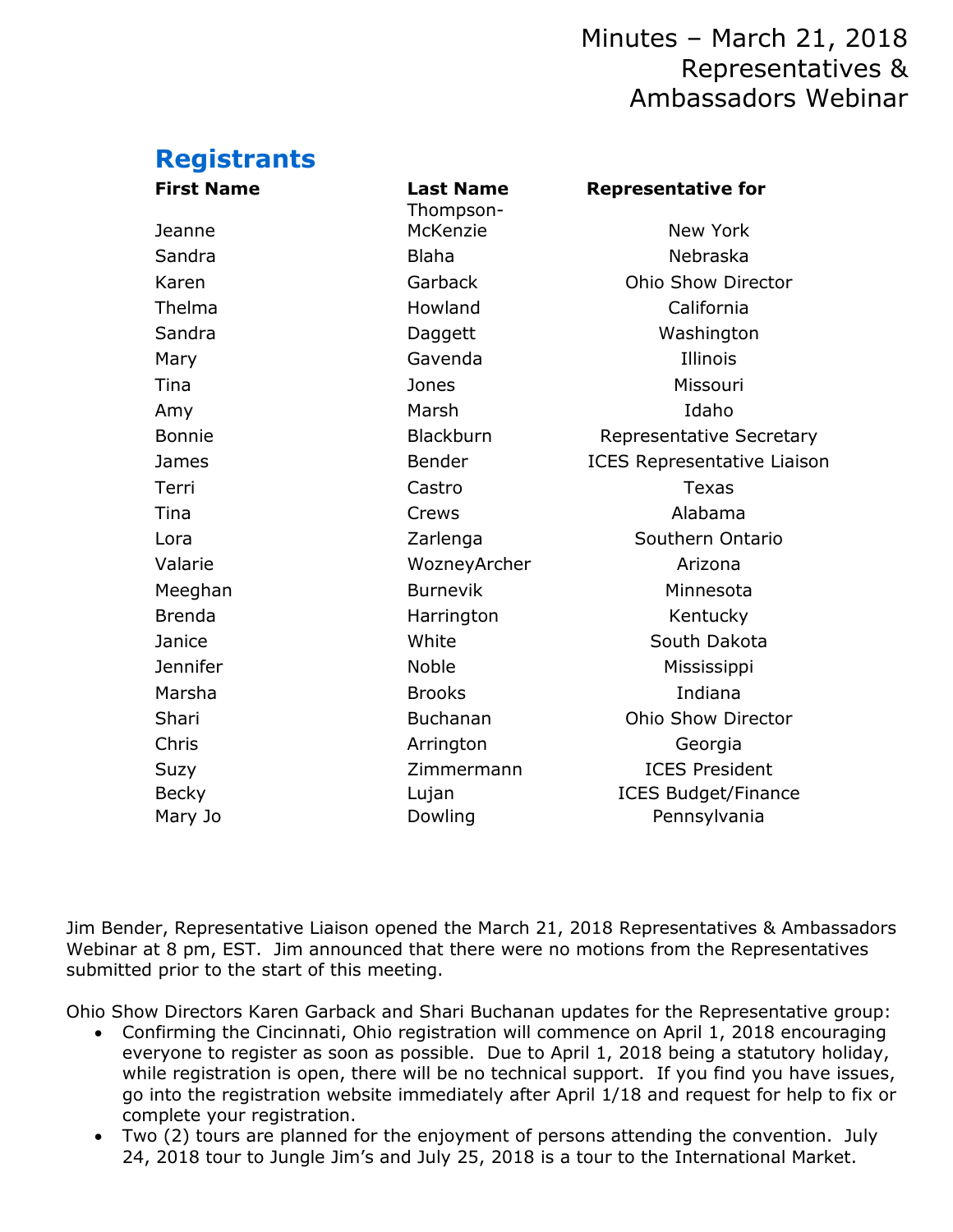- Cincinnati flyers were sent by the Show directors to the Representatives. The Show Directors would like the Representatives to please forward this flyer to all members/shop owners and vendors in your state.
- While browsing the list of Demonstrators and Hands on Classes Instructors you will notice many new names that have not demonstrated or instructed in previous years.
- The Cake Challenge has a lot of interest by this date. Mad about Hat Challenge will be sponsored by Dominic Palazzolo.
- Parking your vehicle will cost \$20/per night at the hotel.

Wonderland of Hats:

• Create an edible wearable item. Check for further details on the website under Challenges.

Step Challenge

• A work in progress at this time. Watch website for details.

Pin Quilts

• Handmade quilts will be on sale at Cincinnati show for purchasing to attach your collector & Convention Show pins. Several of these quilts will be available for purchase.

Saturday night banquet

• "Hatters Birthday Party" Celebrate your birthday whatever your birthdate is on this Saturday evening. Celebrate with party clothes and a hat if possible.

Displays for cake room

• Encourage your members to bring a display, whatever size they can manage to make and display for the show.

#### NEW BUSINESS

#### Open Discussion

Will upcoming Cake Shows and Days of Sharing be getting ICES and Convention Rack cards and previous newsletters to display and hand out? Contact the Board Representative for Publicity and Brochures who is Kyla Myers for any publication you need.

The Representatives Manual is currently being updated and is a work in progress.

Chapters and State Representatives must prepare for and submit your audits as requested by the Board of Directors.

Travel reimbursement for Representatives at the Representative Midyear at Convention requires that you must attend all four (4) sessions for full reimbursement.

The Board of Directors is encouraging Representatives to run for a position on the Board. The Board is working on a mentoring program for new members elected to the Board this year.

Promoting ICES:

- Go to Cake shows and talk to individuals/attendees at the show about ICES.
- Set up a booth at cake shows/county fairs/culinary events to talk about and promote ICES and the ICES conventions.

Becky Lujan spoke to the Representatives about Nominations and Elections.

- Think about running for the board of directors, stating that Board of Directors are required to attend midyear and convention meetings as well as once monthly webinars to conduct the business of ICES.
- Consider nominating someone you consider would be a candidate for the Board or nominate yourself. Send these nominations to Becky Lujan.